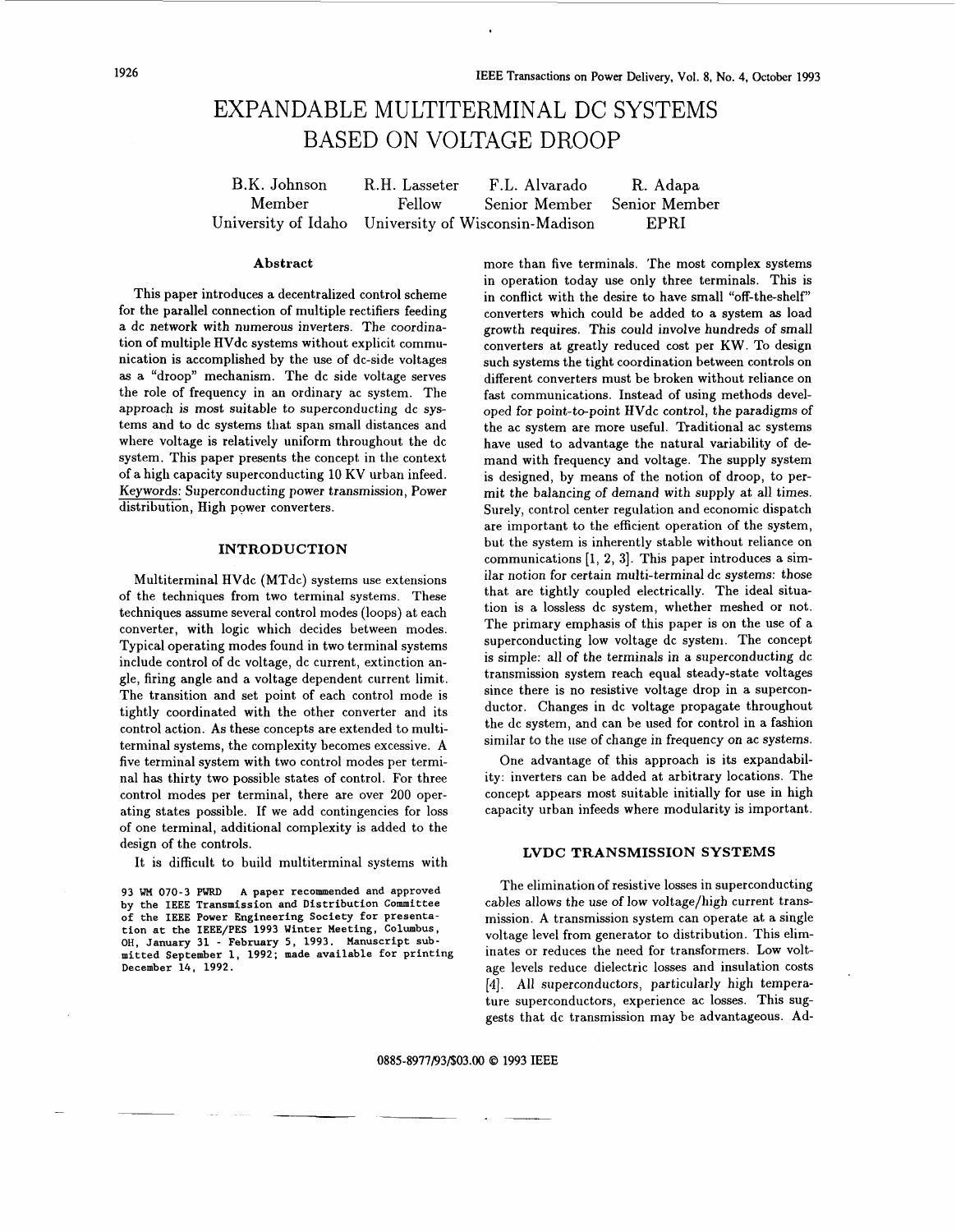vantages of dc must be balanced against an additional cost for power conversion and the potential complexity of multi-converter systems. Superconducting dc transmission require smaller cables and less refrigeration **as**  a result of lower losses. A dc system experiences losses within converters and harmonic losses within cables.

The evolution of dc systems has been hampered by the difficulties associated with multi-converter configurations. Initial application of superconducting low voltage dc (LVdc) systems will probably begin with point to point dc systems. Using the ideas in this paper, these systems can be expanded by adding parallel taps for additional rectifier and inverter terminals. The low voltage level allows for simple modular converters. The voltage level can be on the order of 10 kV, eliminating the need for series connection of devices within converters. Simple six-pulse modules could be connected in parallel to achieve a desired current rating. This suggests a system with a large number of "off the shelf'' mass produced converter modules. A typical LVdc transmission system could consist of numerous rectifiers feeding hundreds of inverter terminals. The LVdc system could continue to grow through the addition of terminals and lines, forming a dc mesh for increased transmission reliability. For more details on the concept of superconducting meshed systems, refer to **[SI.** 

## **MTDC SYSTEMS**

Traditional control schemes for multiterminal HVdc (MTdc) systems are extensions of the point to point HVdc system control concepts, which are based on the notion of control modes **[7].** The basic control scheme regulates the mesh voltage level at one converter terminal, and operates the remaining terminals in a current regulation mode. The terminal regulating voltage is unable to control its local current. Its current is determined by the current demands of other converter terminals. This is undesirable for an inverter that is scheduled to supply a mostly passive load system. Therefore, voltage control during normal operation is limited to rectifiers. The current limits of the voltage regulating converter can create problems during transients. Many implementations of this basic scheme depend on the presence of a central controller to balance current orders between converters. This requires fast communication to coordinate currents during a disturbance [8, 9, 10, 11]. A scheme with the ability to coordinate control without fast communication was proposed by Lasseter, Krueger, and Povh **[12].** Schemes for controlling a mesh connected multiterminal HVdc systems run into difficulty when one of the converters reaches a current limit. The voltage regulating converter changes to current regulation mode. One of the other converters must then regulate dc voltage. The scheme described in **[12]** is able to change modes through an intricate design

of the control characteristics

This approach to control results in a complicated and carefully customized overall control scheme for a large system. It becomes increasingly difficult to determine which converter should assume voltage regulation following mode changes **as** system size increases.

A desirable multi-converter dc system could have multiple dispersed rectifiers feeding an arbitrary number of inverters. The control scheme for such a system must be able to handle converter limits without fast communication or intricate mode switching. The control scheme must be general rather than tailored to a specific system layout. This will make the system simpler to expand.

Regulating the mesh voltage at a single terminal is undesirable. A more effective scheme is to operate all of the rectifier terminals in a joint voltage regulation mode. The overall control system must be designed to respond properly to faults and disturbances. The key is for the system to be able to maintain stable operation in the face of disturbances without reliance on communications among converters, even it this operating point is suboptimal. The system can then be moved to a better operating point with communications. The control system must be designed to provide damping to the dc system, since there is little inherent damping provided by the cables.

Superconducting cables change several key system characteristics, and have a major impact on control op tions. There is no longer a current dependent dc voltage drop. Voltage regulation sets a single voltage level for all the terminals. Also, cables have a self-protective nature: large overcurrents cause the superconductive cables to quench, so they no longer operate in a zero resistance, superconducting state.

## **DC VOLTAGE DROOP CONTROL**

A distributed voltage regulation scheme must maintain consistent sharing of current between the rectifiers. A useful analogy is the use of frequency droop to provide natural regulation characteristics for all generators in the system. A sloping power versus frequency natural regulation characteristic is used for each generator to regulate the initial distribution of real power among generators. This scheme uses a change in frequency **as** a signal for the control system to meet changes in power demand. Natural regulation requires no communications, and it is followed by load-frequency control which refers to automatic means of regulation responsive to frequency, tie flows and other system variables **[2].** 

A voltage droop scheme can be implemented for ordinary dc systems, but it is easier to implement for a superconducting system. Each of the nodes on the dc system reaches the same steady-state voltage level. Thus, it is possible to use the voltage on the dc system **as** a signal. This is the key concept in this paper.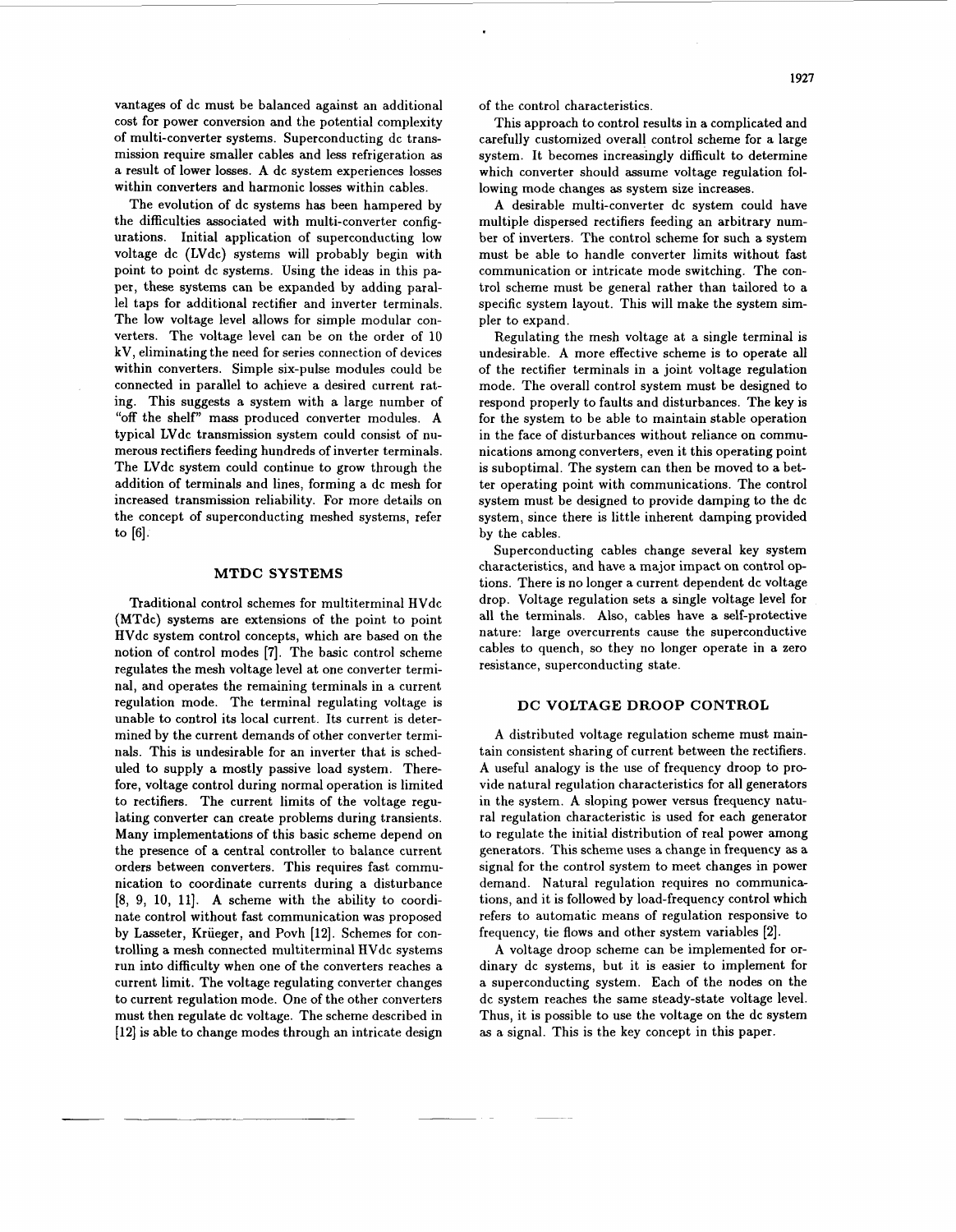The analogy to generators is not perfect. The control of ac voltage provided by generators has no counterpart in the regulation of the dc mesh, since reactive power is not a valid concept for the dc network. Voltage replaces frequency **as** a system-wide signal, and there is no second quantity that needs regulation.

#### **Built-in rectifier droop**

Each line commutated rectifier bridge has a current dependent voltage drop due to commutation overlap. This can be modeled **as** a resistance in steady-state converter models *[5].* Rectifier operation in a constant firing angle mode can be modeled **as** a voltage source connected to the mesh through a resistance. Thus, line commutated rectifiers have a "built-in" droop. Changes in the current drawn off of the rectifiers alter the voltage drop across the resistance. The change in current divides between several rectifier terminals according to their equivalent resistances via current division. The system will settle into a new steady-state at a different voltage level following a change in total current.

The system response to changes in current demand is similar to that with frequency droop on ac systems. This can be demonstrated for a system with three parallel connected rectifier bridges. Figure 1 shows a simplified model for three rectifiers feeding a dc system represented **as** a variable current load. Each of the three rectifiers features identical droop resistances. The distribution of a change in current between the rectifiers is based on a simple resistive current divider. This is demonstrated in equations 1 and **2.** This representation is sufficient for observing steady state operating points. All of the nodes reach equal steady state operating voltages. This is not adequate for representing the dynamics of the changes because the dc system isn't included. The RL time constant between the slope of the droop characteristic, and the inductance in the path between a given rectifier and the inverter that changed its current demand affects the response.

$$
\Delta I_{tot} = \Delta I_1 + \Delta I_2 + \Delta I_3
$$
  
= 
$$
\frac{\Delta V}{R_1 ||R_2|| R_3}
$$
 (1)

$$
\Delta I_1 = \Delta I_{tot} * \frac{R_2 || R_3}{R_1 + R_2 || R_3}
$$
  
\n
$$
\Delta I_2 = \Delta I_{tot} * \frac{R_1 || R_3}{R_2 + R_1 || R_3}
$$
 (2)

$$
\Delta I_3 = \Delta I_{tot} * \frac{R_1 || R_2}{R_3 + R_1 || R_2}
$$

The system begins in an initial state with each rectifier supplying **7000A** to the mesh at **7500V,** shown **as**  operating point A of Figure **2.** The total current drawn by the dc system is then decreased by *3kA.* The system operating voltage increases **as** the current is decreases,



**Fig. 1:** *Simplified Equivalent of dc System Fed* by *Three Rectifiers* 

shown **as** point B on the figure, where each of the rectifiers supplies *6kA.* 

Operating point C on Figure 2 shows a case where rectifier 3 shuts down. The other two rectifiers pick up the load supplied by that rectifier, increasing their currents to *9kA.* A well designed system will have sufficient excess capacity in the rectifier terminals to operate with any one of the terminals out of service.

## **Dynamics of droop control**

The built-in droop for a large rectifier is quite small. It takes a large change in current to change the mesh voltage level significantly. This is desirable for normal operation since it will result in a relatively constant dc voltage level. This makes it simpler to regulate power at the inverters. However, it also means that large , changes in current bring the generators to their MVA limits without a significant change in the mesh voltage. Large changes in the dc voltage can be used to trigger load shedding at the inverters. In such a case a steeper slope on the droop characteristic would be desirable. This would allow more ability for the inverters to help the system reach a stable point.

The built in droop on each rectifier terminal has some disadvantages. The relative slopes of individual droop characteristics are fixed by the physical parameters of the generator or transformer connected to each rectifier. This may result in a case where a small rectifier will have flatter characteristics than a large rectifier, and will pick up a greater share of the current swings. This is desirable only if large rectifier terminals are treated **as** the "base loaded rectifiers."

The slope of the droop of each of the rectifier terminals can be adjusted dynamically. The firing angle of the rectifier can be varied to give the effect of an additional resistance,  $K_{\alpha}$ , appearing as:

$$
V_{dc} = V_{do} \cos(\alpha_{min}) - K_{\alpha} * I_{dc} - R_c * I_{dc} \qquad (3)
$$

This provides the ability compute the trajectory of  $\alpha$  to give a desired droop. The new firing angle is calculated through the series of steps shown in equations  $4$  and  $5$ , where  $V_{des}$  is the desired dc voltage for a given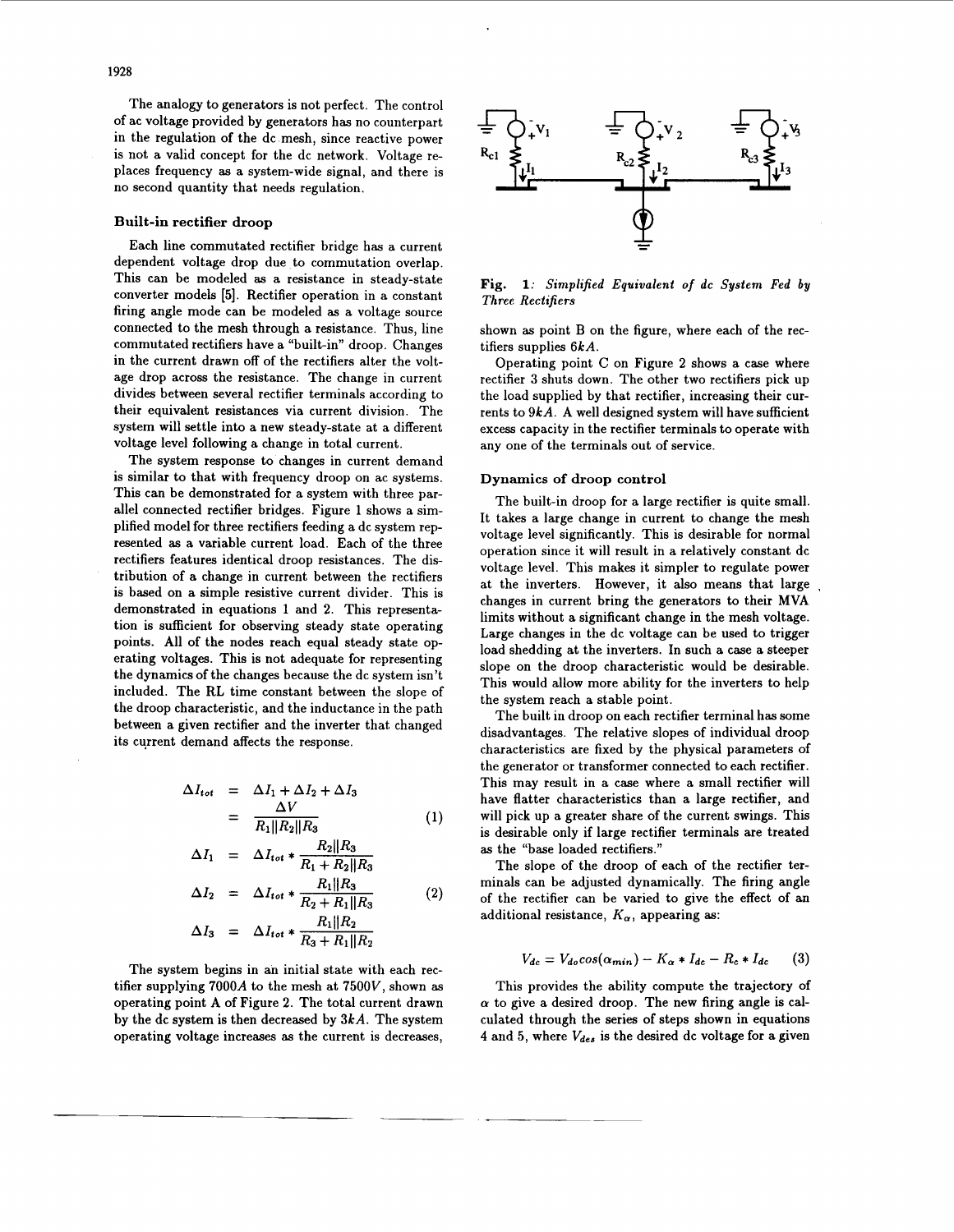

**Fig. 2:** *Example* of *the dc Droop Scheme for the* **Sys***tem of Figure 1* 

current level, and *Vest* is an fictitious voltage source used to get the controlled characteristic to intersect the characteristic of the built- in droop at a selected point. Thus,  $\alpha$  can be computed to make the rectifier appear to have a different, or even variable commutation drop.

$$
V_{des} = V_{est} - R_c * I_{dc} - K_{\alpha} * I_{dc} \tag{4}
$$

$$
cos(\alpha) = \frac{V_{des} + R_C * I_{dc}}{V_{do}}
$$
 (5)

# **Inverter droop and load shedding**

The inverters can feed either passive loads or an ac system that must maintain synchronism with other parts of the system (there may be a parallel ac path). In either case, it is possible to adjust inverters to control both ac voltage and ac frequency (which in the case of a synchronously connected system should actually translate into a phase angle control, not frequency control). The frequency or phase signal of the inverters may be derived from a power or current setpoint established for the inverters. It is well known that most loads are sensitive to both voltage and frequency. It is possible to carry out the concept of droop one step further, and use the voltage at the dc side of the inverters **as** a signal to the inverter to adjust its ac-side load to some extent by adjusting either its voltage or its frequency (or phase angle), or a combination of the two. In this way,

a certain measure of demand control is exercised automatically, precisely **as** is the case in an ordinary ac-only power system, but this time using the dc side voltage **as** a surrogate for the ac frequency signal. This slight demand control based on dc voltage helps stabilize the system: **as** the voltage increases due to a reduction in power demand somewhere in the system, not only do the rectifiers reduce their power output, but also the inverters increase theirs, and vice-versa.

In more extreme contingency and outage cases, simple inverter droop may not be sufficient to stabilize the system. In these cases it is possible to design specific inverter characteristics intended to produce selective load shedding. If the inverters adjust their phase based on a preset power order, a fall in dc mesh voltage level requires the inverters to increase their dc current in order to continue to supply constant power to their loads. This increase in current may cause the dc voltage to fall further, and can lead to system collapse.

This problem can be avoided by adding a voltage dependent current limit for the inverters. Figure 3 shows a typical inverter characteristic with the inverter regulating power for  $V_{dc} > V_{DC,min}$  and then entering a VD-COL mode below this voltage. This limit is designed such that the current drawn by the inverter will reach zero at a set level.

This control results in the system reaching a new steady state where none of the inverters is able to reach its current or power setpoint, but it does keep the sys tem in operation. This type of forced load shedding on the part of the inverters would allow the system to recover from the loss of a one or more generators or rectifiers without the need for total shut down. This feature of inverter operation provides an additional, albeit somewhat more drastic, droop characteristic to the system similar to underfrequency load shedding in ac systems. The set points of the inverters can be adjusted in an automated manner by a central control using communications, **as** is now the case with automatic generation control. A high priority load will have little loss in current **as** the dc voltage falls, while a low priority load could shut down after a small voltage sag.

#### **Rectifier limits**

The rectifier operates in an  $\alpha_{min}$  mode for much of its normal operating range. Large increases in current cause the rectifier to hit limits **[13].** The rectifiers must be operated to have sufficient reserve capability, so that the loss of a single rectifier permits the uninterrupted operation of the system after the droop controls make the system settle into a new steady-state operating point.

In the examples below, the rectifier remains at  $\alpha_{min}$ until the rectifier current reaches 1.3 per unit. At this point it enters a mode where the slope of the droop characteristic changes. The slope is adjusted so that the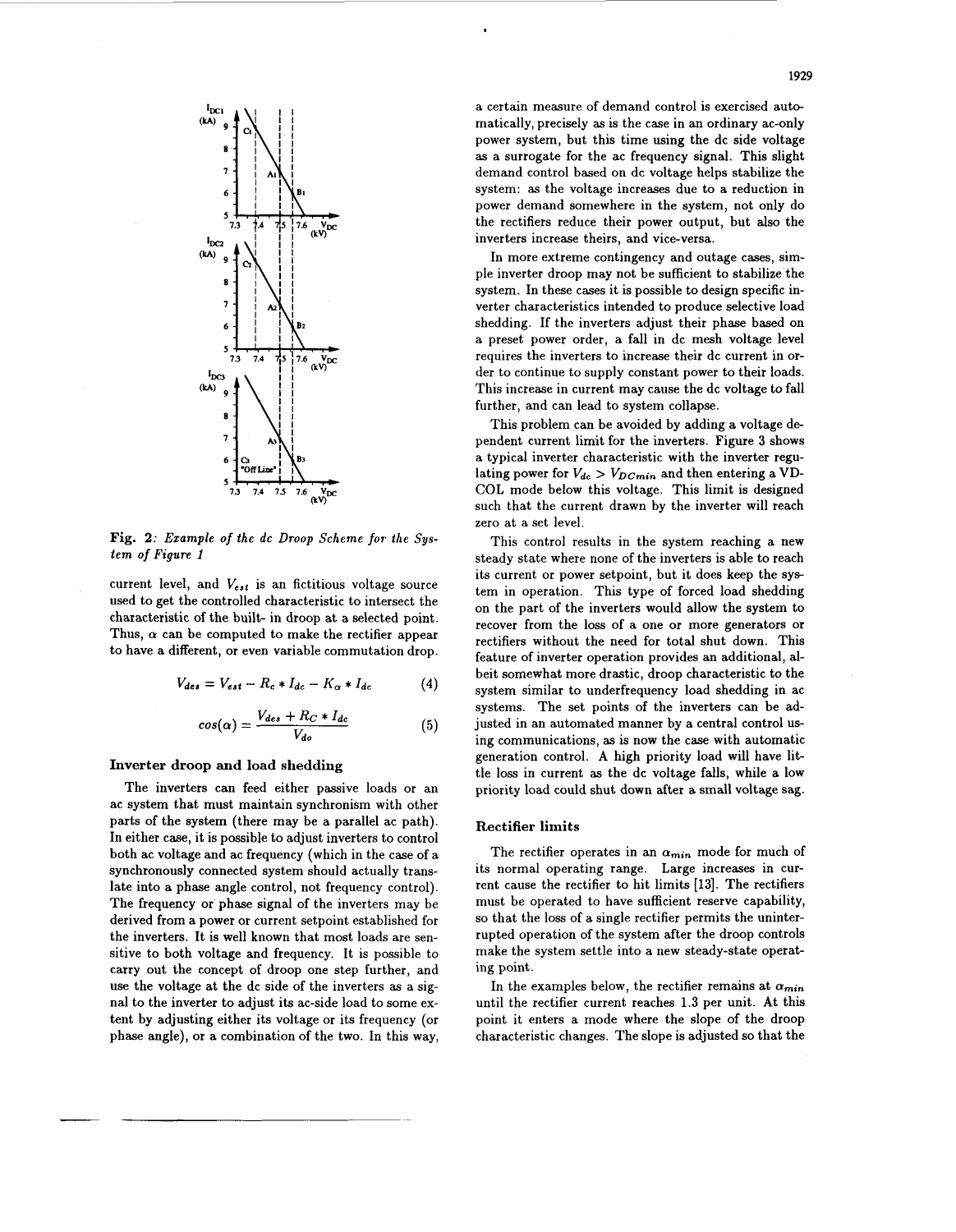

**Fig. 3:** *Complete Rectifier Control Characteristic* 



**Fig. 4:** *Superconducting Point to Point System with Parallel Taps* 

dc voltage level falls to **0.85** per unit when the current reaches **1.6** per unit. The rectifier then enters a current control mode to maintain the current level at **1.6** per unit. The rectifier enters a voltage dependent current order limit (VDCOL) mode if the dc voltage level continues to fall. This allows the rectifier to starve the fault by increasing its firing angle to **90".** Figure **3** shows the complete control characteristic of the rectifier.

The boundaries where the rectifiers switch modes are consistent among all rectifiers. This scheme has no difficulties if there are slight errors between the transitions of different rectifiers, since there is always at least one rectifier in voltage control mode. If one converter changes modes, it changes the current sharing ratio between the other rectifiers, but the system remains stable. The inverters enters a voltage control mode when the rectifiers enter the controlled droop mode.

### **STUDY SYSTEM RESULTS**

Assume a superconducting urban infeed based on a high current, low voltage dc line with parallel connected rectifier and inverter terminals. Figure **4** shows the configuration of such a system. The system is build around a **152** km dc line, with parallel rectifier taps at **20** km and **50** km. There are also two parallel inverter taps at **110** km and **135** km. Table **1** provides details.

This system can be further expanded through the addition of parallel taps on the dc line. The converter

| Converter            | Power  | Current Firing    |                       |
|----------------------|--------|-------------------|-----------------------|
|                      | Rating | Rating            | Angle                 |
| Rectifier 1 105 MW   |        | $\overline{7}$ kA | $\alpha = 5^{\circ}$  |
| Rectifier 2 105 MW   |        | 7 kA              | $\alpha = 5^{\circ}$  |
| Rectifier $3 105$ MW |        | 7 kA              | $\alpha = 5^{\circ}$  |
| Inverter 1   75 MW   |        | 5 kA              | $ \gamma=25^\circ$    |
| Inverter 2 105 MW    |        | 7 k A             | $\gamma = 25^{\circ}$ |
| Inverter $3 135$ MW  |        | 9 k.A             | l $\gamma=25^\circ$   |

Table **1:** Converter Terminal Ratings for 6 Terminal dc System

settings need not be changed, although adding inverter terminals may tax the rectifier current limits.

## **System model**

Each of the inverter terminals is assumed to be connected to an ac system represented by an infinite bus. The inverters are connected to an ideal three phase voltage source through a Y-Y transformer.

The line commutated CSI's are all represented by detailed models. The inverters operate in current control mode until the voltage falls below **0.95** per unit. They then enter a VDCOL mode, and shut down when the voltage reaches **0.85** per unit. The mesh is represented using lumped inductor models to represent the cables. There are no circuit breakers or other protective devices used on the dc system.

#### **Loss of a Rectifier Terminal**

The first case simulates rectifier **1** shutdown and restart. Upon initial startup all three rectifiers approach *7000A.* The rectifier currents are shown in Figure **5(a).** The inverter currents are shown in Figure 5(b). The voltage falls far enough to cause the inverters to enter their VDCOL modes, and fail to meet their current setpoints while rectifier **1** is off. Figure **5(c)**  shows the dc voltage levels. The plot shows both the actual dc voltage and the average voltage level. The voltage falls **as** the remaining recitifiers increase their currents to replace the inverter that shuts down.

#### **Inverter Startup Followed by dc Fault**

The next case looks at the startup of inverter **3,** followed by a resistive fault (with  $R_f = 0.1\Omega$ ) near inverter **2.** This resistance shows a worst case operating point for the rectifiers. The fault voltage moves the rectifiers into their current limit control modes, but is high enough to keep them from entering their VDCOL modes. Figure 6(a) shows the rectifier currents. The first increase is due to the startup of the inverter. They later increase further, and settle into a new operating point. This is because the rectifiers are in the maximum current mode rather than the VDCOL. Figure 6(b) shows the inverter currents. The current for inverter **3** increases, and then all of the currents go to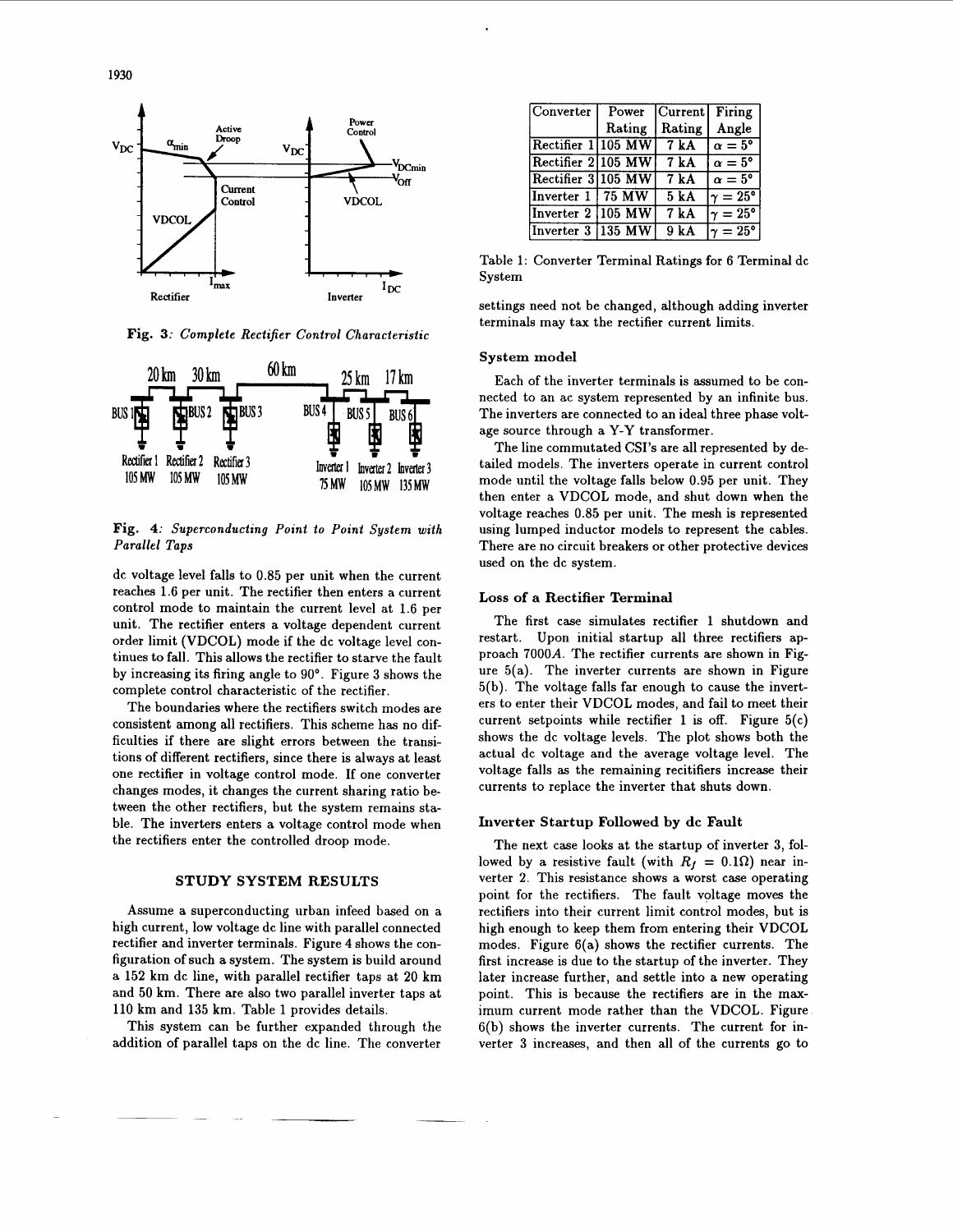



**Fig.** *5: Six Terminal Parallel Connected System supplying Line Commutated CSI's. Case I: Rectifier 1 Shuts Down, Restarts After 0.6 Seconds* 

zero after the fault. Figure  $6(c)$  shows the rectifier and inverter voltage levels. The voltage does not go to zero due to the presence of the fault resistance.

# **UNRESOLVED ISSUES**

This paper has presented a concept. Many issues will require additional consideration before the actual use of this concept in practice. Issues that deserve further consideration include: study of the effect of commutation failures, reactive demand requirements at rectifiers for line-commutated inverters, implications of discrete tap changers and a more thorough consideration of the communication requirements. Our simulations and studies to date indicate that none of these issues is likely to result in an insurmountable problem.

It may be possible to extend the concept to systems that are not superconducting. This would complicate

-

**Fig. 6:** *Six Terminal Parallel Connected System supplying Line Commutated CSI's. Case 11: Start-up* of *Inverter 6, then Resistive Fault with*  $R_f = 0.1\Omega$ 

the controls: every terminal would have to infer the value of some voltage to regulate based on its local dc voltage *and current* information and a knowledge of the network components in service. The exploration and design of the droop concept in a lossy MTdc environment is beyond the scope of the present paper.

#### **CONCLUSION**

In conclusion, dc system voltage can provide communication-independent control capabilities to a dc system in much the same way **as** frequency does for an ac system. It can permit the regulation of rectifiers and inverters across systems, whether the systems to which the inverters are connected operate synchronously or not. Another advantage of voltage droop is that it makes it possible to operate a multi-rectifier and multiinverter meshed configuration that is readily expand